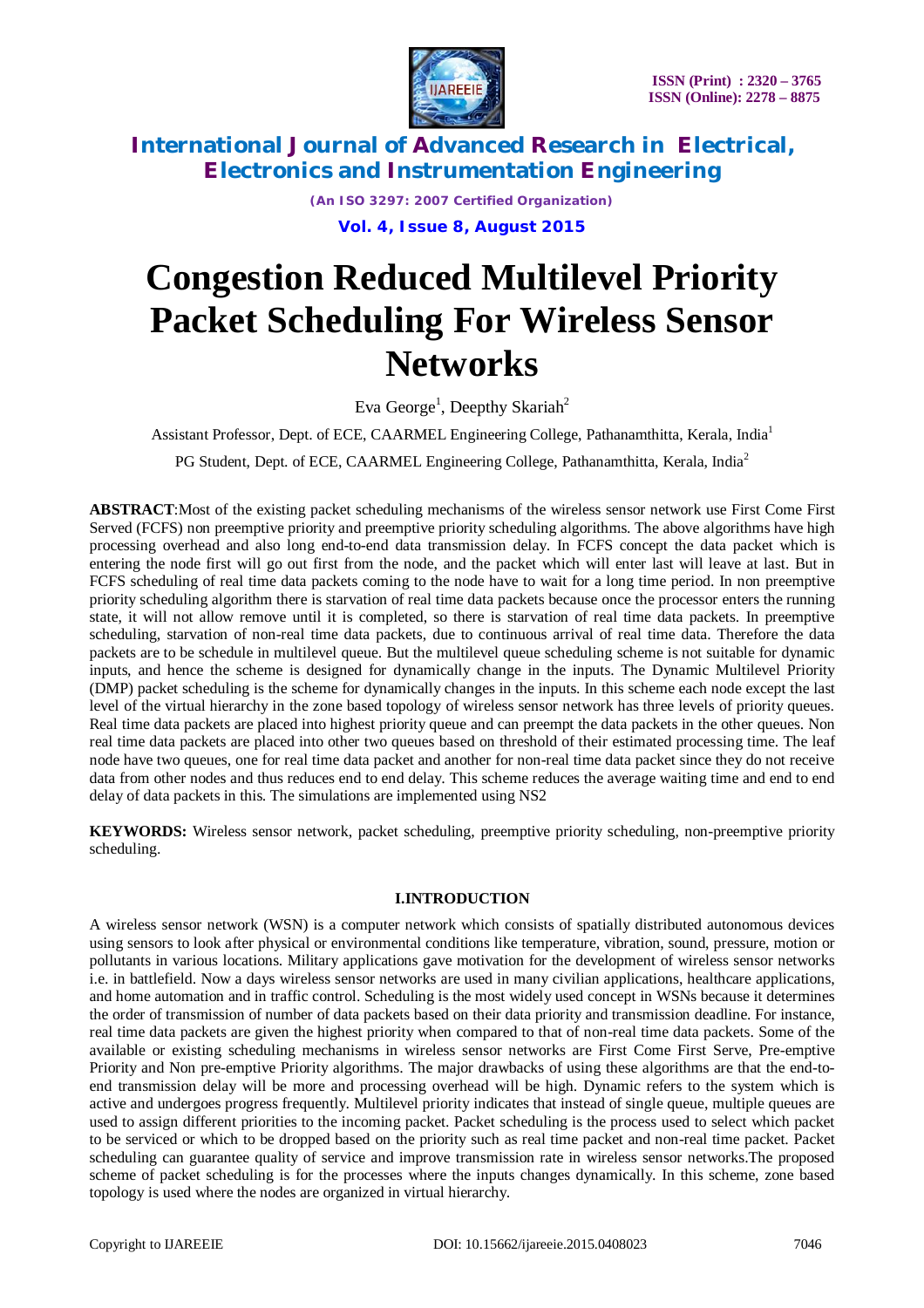

*(An ISO 3297: 2007 Certified Organization)*

#### **Vol. 4, Issue 8, August 2015**



Fig1: Scheduling data among multiple queues

All the nodes except the last level has three different levels of priority queues. Real time data packets are placed into highest priority queue and can preempt the data packets in the other queues. The leaf node has only two queues. One is for real time data packets and other is for non-real time data packets because it will not receive any data from lower level nodes. Hence this scheme reduces average waiting time and end-to-end transmission delay.

#### **II.ASSUMPTOINS**

The following assumptions are made to design and implement this packet scheduling scheme

• Data traffic comprises only real-time and non-real-time data, e.g., real-time health data sensed by body sensors and non-real-time temperature data.

• All data packets (real-time and non-real-time) are of same size

• Sensors are time synchronized.

• No data aggregation is performed at intermediate nodes for real time data.

• Nodes are considered located at different levels based on the number of hop counts from BS.

• Timeslots are allocated to nodes at different levels using TDMA scheme, e.g., nodes at the lowest level, lk are assigned timeslot 1.

• The ready queue at each node has maximum three levels or sections for real-time data (pr1) non-real-time remote data (pr2) and non-real-time local data (pr3).

• The length of data queues is variable. For instance, the length of real-time data queue (pr1) is assumed to be smaller than that of non-real-time data queues (pr2 and pr3). However, the length of the non-real-time pr2 and pr3 queues are same.

• DMP scheduling scheme uses a multichannel MAC protocol to send multiple packets simultaneously.

### **III. SYSTEM ARCHITECTURE**

The proposed scheduling scheme assumes that nodes are virtually organized following a hierarchical structure. Nodes that are at the same hop distance from the base station (BS) are considered to be located at the same level as shown in .Data packets of nodes at different levels are processed using the Time-Division Multiplexing Access (TDMA) scheme. For instance, nodes that are located at the lowest level and the second lowest level can be allocated timeslots 1 and 2, respectively. We consider three-level of queues, that is, the maximum number of levels in the ready queue of a node is three: priority 1 (pr1), priority 2 (pr2), and priority 3 (pr3) queues. Real-time data packets go to pr1, the highest priority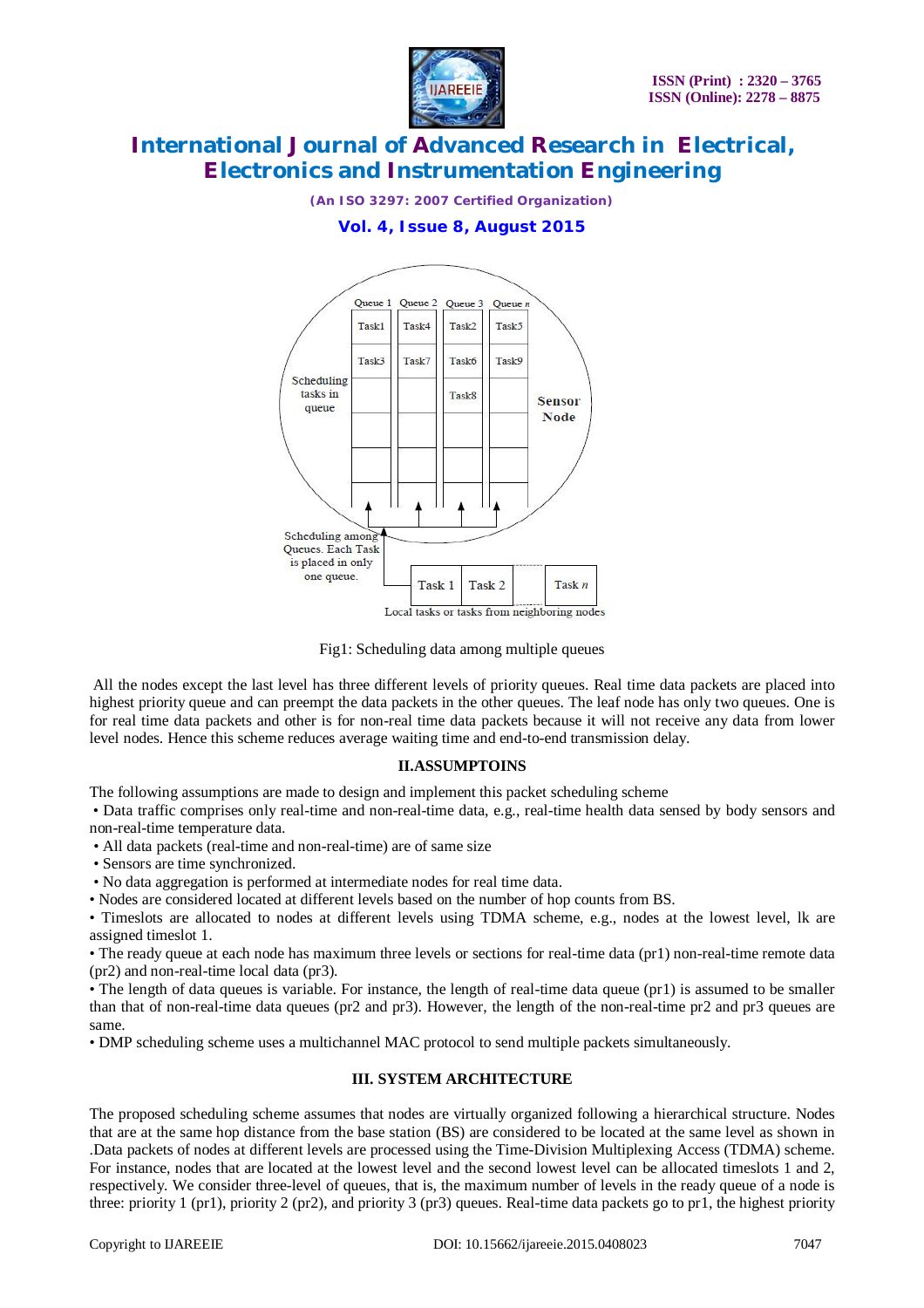

*(An ISO 3297: 2007 Certified Organization)*

#### **Vol. 4, Issue 8, August 2015**

queue, and are processed using FCFS. Non-real-time data packets that arrive from sensor nodes at lower levels go to pr2, the second highest priority queue. Finally, non-real time data packets that are sensed at a local node go to pr3, the lowest priority queue as shown .The possible reasons for choosing maximum three queues are to process (i) real-time pr1 tasks with the highest priority to achieve the overall goal of WSNs, (ii) non real-time pr2 tasks to achieve the minimum average task waiting time and also to balance the end to end delay by giving higher priority to remote data packets, (iii) non-real-time pr3 tasks with lower priority to achieve fairness by preempting pr2 tasks if pr3 tasks wait a number of consecutive timeslots.

In the proposed scheme, queue sizes differ based on the application requirements. Since preemptive priority scheduling incurs overhead due to the context storage and switching in re- source constraint sensor networks, the size of the ready queue for preemptive priority schedulers is expected to be smaller than that of the preemptable priority schedulers. The idea behind this is that the highestpriority real-time/emergency tasks rarely occur. They are thus placed in the preemptive priority task queue (pr1 queue) and can pre-empt the currently running tasks. Since these processes are small in number, the number of preemptions will be a few. On the other hand, non- real-time packets that arrive from thesensor nodes at lower level are placed in the preemptible priority queue (pr2 queue). The processing of these data packets can be preempted by the highest priority real-time tasks and also after a certain time period if tasks at thelower priority pr3 queue do not get processed due to the continuous arrival of higher priority data packets. Real timepackets are usually processed in FCFS fashion. Each packet has an ID, which consists of two parts, namely level IDand node ID.



Fig 2:Dynamic Multilevel priority scheduling scheme

When two equal priority packets arrive at the ready queue at the same time, the data packet which is generated at the lower level will have higher priority. This phenomenon reduces the end-to-end delay of the lower level tasks to reach the BS. For two tasks of the same level, the smaller task (i.e., in terms of data size) will have higher priority. Moreover, it is expected that when a node x senses and receives data from lower-level nodes, it is able to process and forward most data within its allocated timeslot; hence, the probability that the ready queue at a node becomes full and drops packets is low. However, if any data remains in the ready queue of node x during its allocated timeslot, that data will be transmitted in the next allocated timeslot. Timeslots at each level are not fixed. They are rather calculated based on the data sensing period, data transmission rate, and CPU speed. They are increased as the levels progress through BS. However, if there is any real-time or emergency response data at a particular level, the time required to transmit that data will be short and will not increase at the upper levels since there is no data aggregation.

#### **III. RESULT AND DISCUSSION**

The simulation model is implemented using the NS2 programming language. It is used to evaluate the performance of the proposed DMP packet scheduling scheme, comparing it against the FCFS, and Multilevel Queue scheduling schemes. The comparison is made in terms of average packet waiting time, and end-to-end data transmission delay. The number of simulated zones varies from 4 to 12 zones. Nodes are distributed uniformly over the zones. The ready queue of each node can hold a maximum of 50 tasks. Each task has a Type ID that identifies its type. For instance, type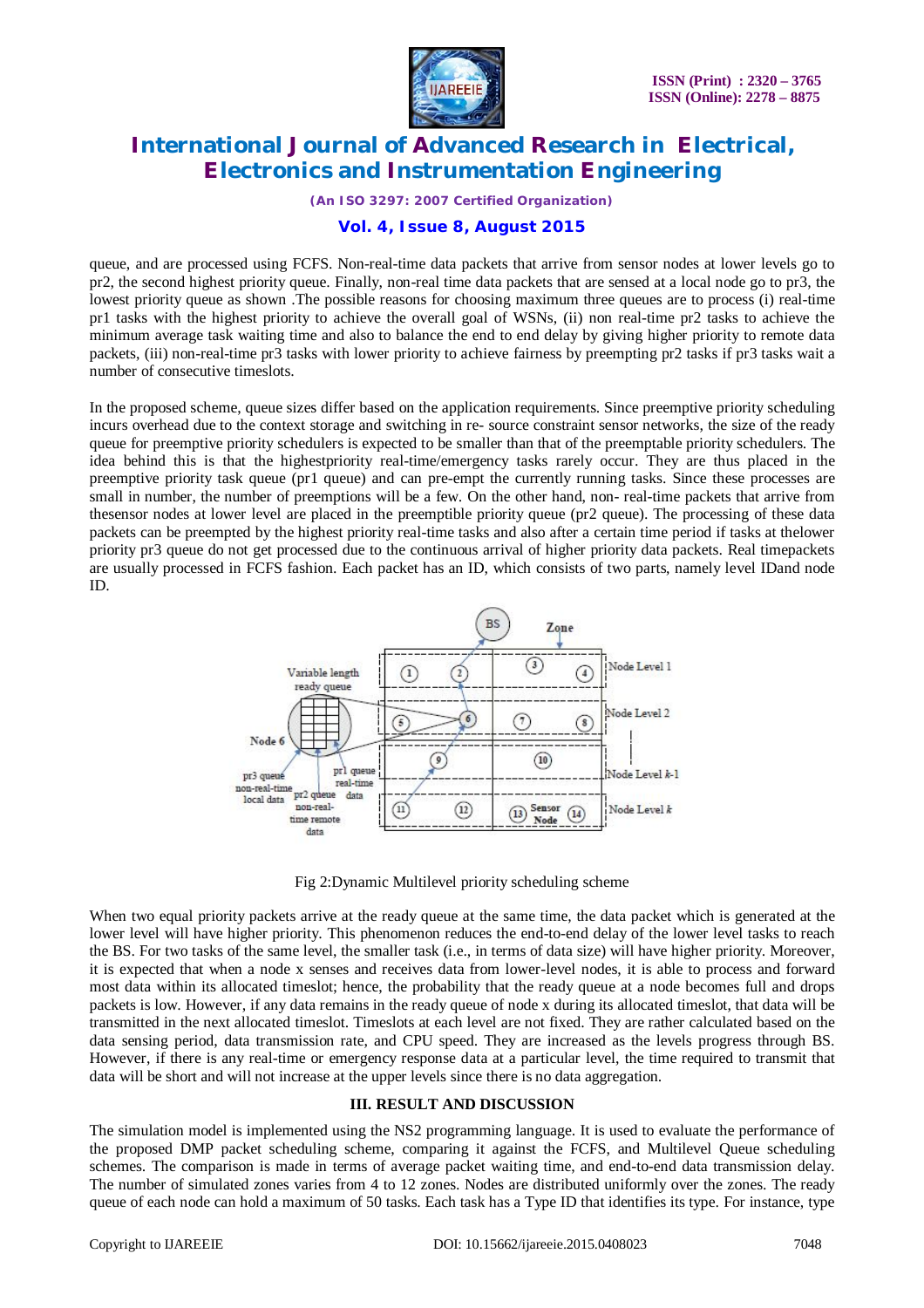

*(An ISO 3297: 2007 Certified Organization)*

### **Vol. 4, Issue 8, August 2015**

0 is considered to be a real-time task. Data packets are placed into the ready queue based on the processing time of the task. Moreover, each packet has a hop count number that is assigned randomly, and the packet with the highest hop count number is placed into the highest-priority queue. We run the simulation both for a specific number of zones, and levels in the network until data from a node in each zone or level reach BS. Simulation results are presented for both real-time data and all types of data traffic.

Here the nodes are assigned priorities that is 0 and 1. Priority 0 means highest priority and 1 means lower priority. Packets originating from these nodes will have respective priorities. When packet 0 arrives at a node it will check the priority of the packets. The packet having priority 0 is forwarded first to the destination (BS).



Fig 3: DMP Packet scheduling

In the DMP task scheduling approach, the source of a data packet is used to define the priority of data packets other than real-time. The priority of non-real time data packet will be more if it is sensed at remote node rather than the current sending node. Moreover, when no real-time tasks are available, pr3 tasks can preempt pr2 tasks if they are in starvation for a long time. This allows the processing of different types of tasks with fairness. The memory is also dynamically allocated to three queues and the size of the highest-priority queue is usually smaller than the two other queues since pr1 real-time tasks do not occur frequently compared to non- real-time tasks. As the memory capacity of a sensor node is limited, this also balances memory usages. Moreover, tasks are mostly non-real-time and are processed in the pr2 and pr3 queues. Non-real-time tasks that a node x receives from the lower level nodes are known as non-real time remote tasks and processed with higher priority (pr2) than the non-real- time local tasks that x senses. Thus, nonreal time remote tasks incur less average waiting time. In addition, the average waiting time will not be affected for real-time tasks that are processed using FCFS scheduling, since these real-time tasks occur infrequently with a short processing time.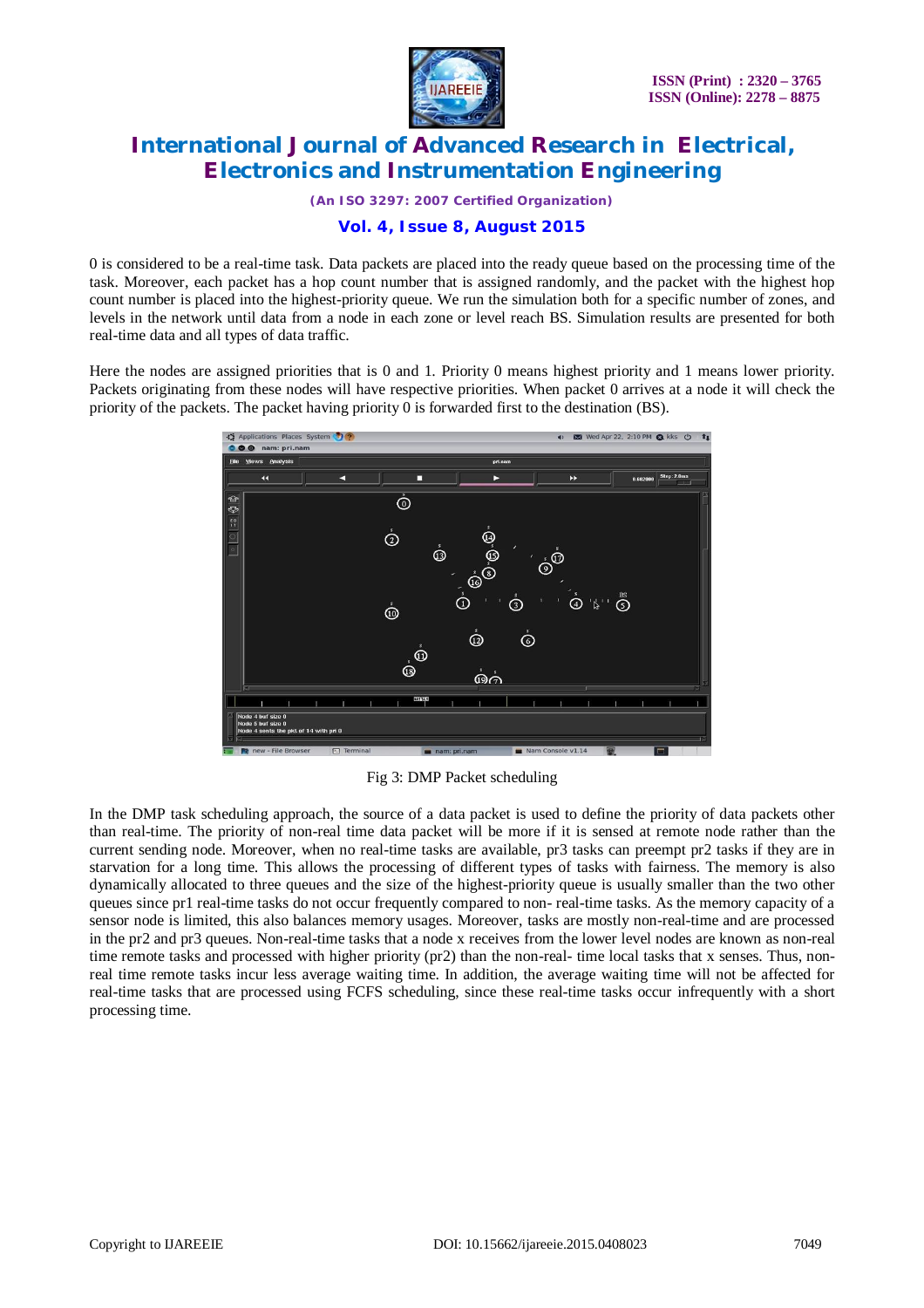

*(An ISO 3297: 2007 Certified Organization)*

#### **Vol. 4, Issue 8, August 2015**



Fig 4: Real time packet delay comparison

The figure shows the comparison between the real time packet delays of DMP packet scheduling scheme, comparing it against the FCFS, and Multilevel Queue scheduling schemes.



Fig 5: Life time based packet scheduling

Here packets are assigned priorities according to their life time. Packets having shorter life time will be given higher priority than the packet having longer life time. The aim of life time based packet scheduling is to deliver the data packet before the expiration of its life time.

In networks dead packets causes congestion. The dead packets are the packets whose life time has been expired.Here we are dropping these dead packets in order to avoid congestion and to improve network performance.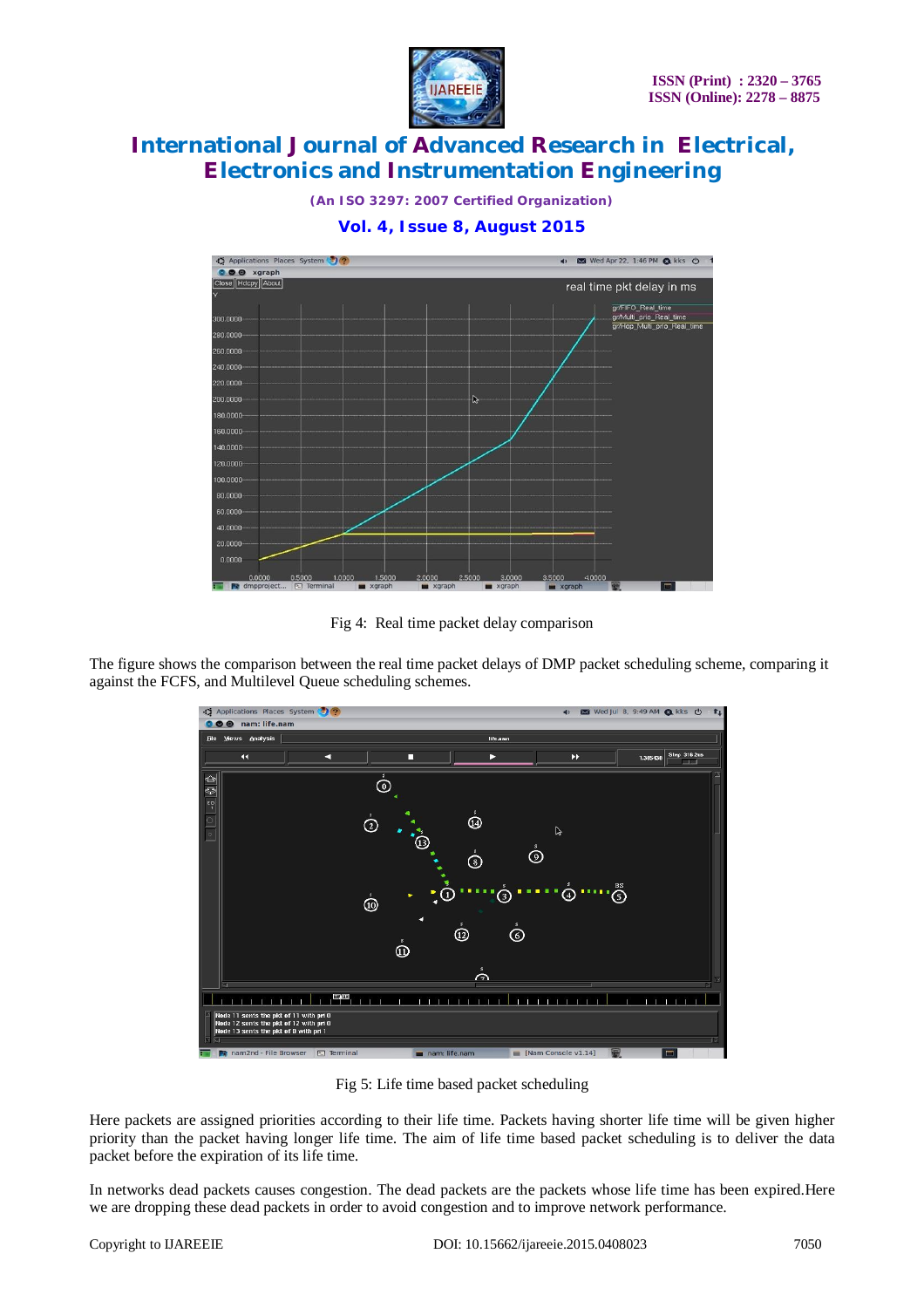

*(An ISO 3297: 2007 Certified Organization)*

**Vol. 4, Issue 8, August 2015**



Fig 6: Dead packet dropping

### **V. CONCLUSION**

DMP task scheduler has better performance than the FCFS, and Multilevel Queue scheduler in terms of average task waiting time, both for real-time tasks, and all types of tasks. Using the concept of three-level priority queues at each node, the proposed DMP task scheduling scheme allows different types of data packets to be processed based on their priorities. Since real time and emergency data should be processed with the minimum end-to-end delay, they are processed with the highest priority, and can preempt tasks with lower priorities located in the two other queues. On the other hand, in existing multilevel queue schedulers, a task with the highest hop count is given the highest priority. Hence, real-time tasks are prioritized over other task types only if their hop counts are higher than those of non-realtime tasks. Moreover, in FCFS and multilevel queue schedulers, the estimated processing time of a task is not considered when deciding the priority of a task. Thus, FCFS and Multilevel Queue schedulers exhibit longer task waiting times and end-to-end delays, in comparison to the DMP task scheduling scheme. If a real-time task holds the resources for a longer period of time, other tasks need to wait for an undefined period time, causing the occurrence of a deadlock. This deadlock situation degrades the performance of task scheduling schemes in terms of end-to-end delay. Hence, we would deal with the circular wait and preemptive conditions to prevent deadlock from occurring.

Also here we are scheduling the packets base on life time, which ensures that the delivery of data packets before the expiration of its life time. Dead packet dropping reduces the network congestion and makes this scheduling most suited for real time applications.

#### **REFERENCES**

[1] B. Nazir and H. Hasbullah, "Dynamic sleep scheduling for minimizing delay in wireless sensor network," in Proc. 2011 Saud i International Electron., Communications Photon. Conf., pp. 1–5

[2] P. Guo, T. Jiang, Q. Zhang, and K. Zhang, "Sleep scheduling for critical event monitoring in wireless sensor networks," IEEE Trans. Parallel Distrib. Syst., vol. 23, no. 2, pp. 345–352, Feb. 2012.

[5] Nidal Nasser, Lutful Karim, and Tarik Taleb "Dynamic Multilevel Priority Packet Scheduling Scheme for Wireless Sensor Network", IEEE Transactions On Wireless Communications, VOL. 12, NO. 4, APRIL 2013, pp. 1448-1459.

[6] Ali Sharifkhani, and Norman C. Beaulieu, "A Mobile-Sink-Based Packet Transmission Scheduling Algorithm for Dense Wireless Sensor Networks", IEEE Transactions On Vehicular Technology, VOL. 58, NO. 5, JUNE 2009, pp. 2509-2518.

<sup>[3]</sup> O. Khader, A. Willig, and A. Wolisz, "Distributed wakeup scheduling scheme for supporting periodic traffic in wsns," in Proc. 2009 European Wireless Conf., pp. 287–292.

<sup>[4]</sup> Y. H. Wang, Y. L. Wu, and K. F. Huang, "A power saving sleep scheduling based on transmission power control for wireless sensor networks," in Proc. 2011 International Conf. Ubi-Media Computer, pp. 19–24.